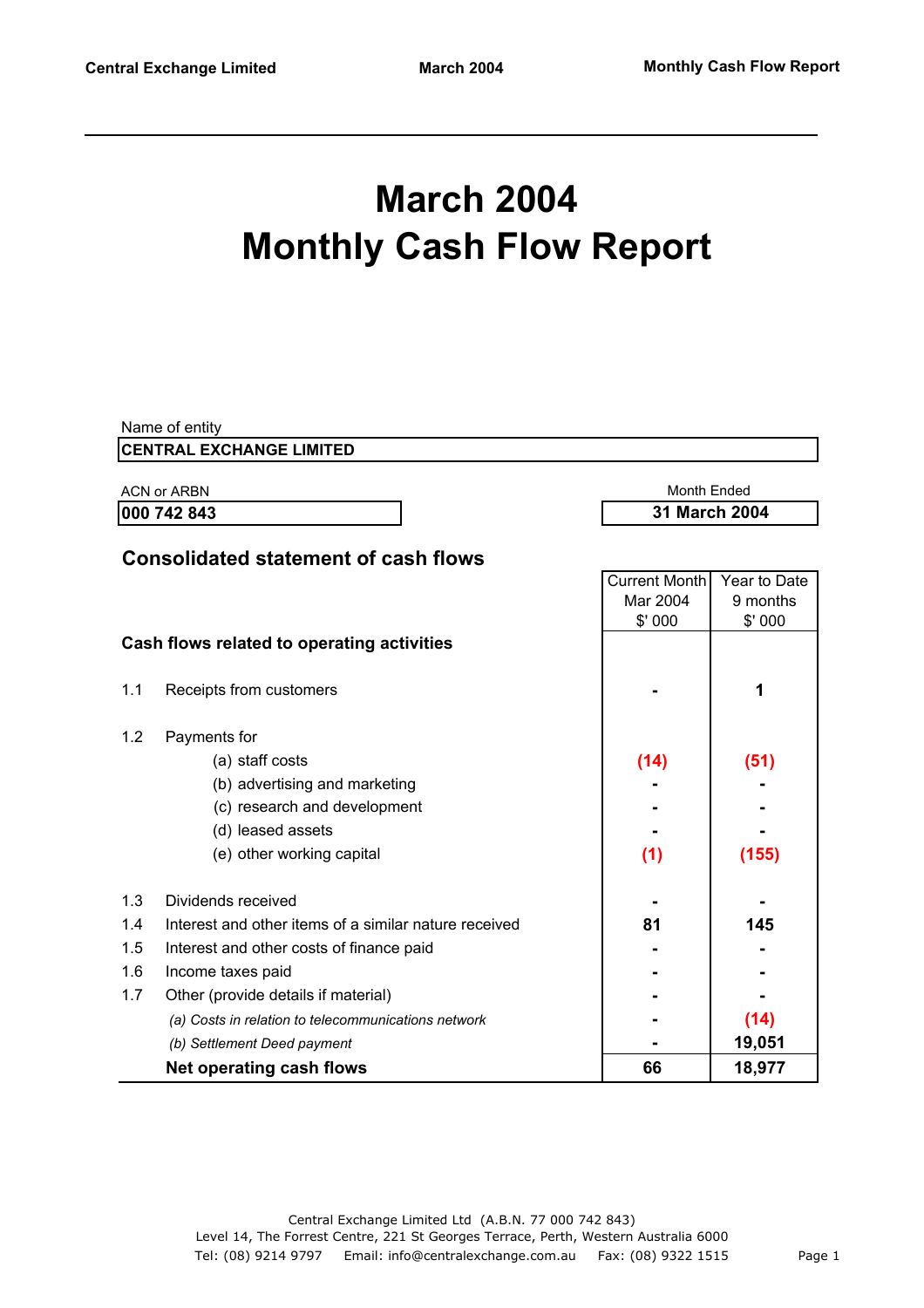|      |                                               | <b>Current Month</b> | Year to Date |
|------|-----------------------------------------------|----------------------|--------------|
|      |                                               | Mar 2004             | 9 months     |
|      |                                               | \$' 000              | \$'000       |
| 1.8  | Net operating cash flows (carried forward)    | 66                   | 18,977       |
|      | Cash flows related to investing activities    |                      |              |
| 1.9  | Payment for acquisition of:                   |                      |              |
|      | businesses (item 5)<br>(a)                    |                      |              |
|      | (b)<br>equity investments                     | (459)                | (459)        |
|      | (c)<br>intellectual property                  |                      |              |
|      | (d)<br>physical non-current assets            |                      |              |
|      | other non-current assets<br>(e)               |                      |              |
| 1.10 | Proceeds from disposal of:                    |                      |              |
|      | (a)<br>businesses (item 5)                    |                      |              |
|      | (b)<br>equity investments                     |                      | 49           |
|      | intellectual property<br>(c)                  |                      |              |
|      | physical non-current assets<br>(d)            |                      |              |
|      | (e)<br>other non-current assets               |                      |              |
| 1.11 | Loans to other entities                       |                      |              |
|      | 1.12 Loans repaid by other entities           |                      |              |
| 1.13 | Other (provide details if material)           |                      |              |
|      | Net investing cash flows                      | (459)                | (410)        |
| 1.14 | Total operating and investing cash flows      | (393)                | 18,567       |
|      | Cash flows related to financing activities    |                      |              |
| 1.15 | Proceeds from issues of shares, options, etc. |                      |              |
| 1.16 | Proceeds from sale of forfeited shares        |                      |              |
| 1.17 | Proceeds from borrowings                      |                      |              |
| 1.18 | Repayment of borrowings                       |                      |              |
| 1.19 | Dividends paid                                |                      |              |
| 1.20 | Other (provide details if material)           |                      |              |
|      | (a) Payments in relation to share buy back    |                      |              |
|      | Net financing cash flows                      |                      |              |
|      | Net increase (decrease) in cash held          | (393)                | 18,567       |
| 1.21 | Cash at beginning of month/year to date       | 19,380               | 420          |
| 1.22 | Exchange rate adjustments to item 1.20        |                      |              |
| 1.23 | Cash at end of month                          | 18,987               | 18,987       |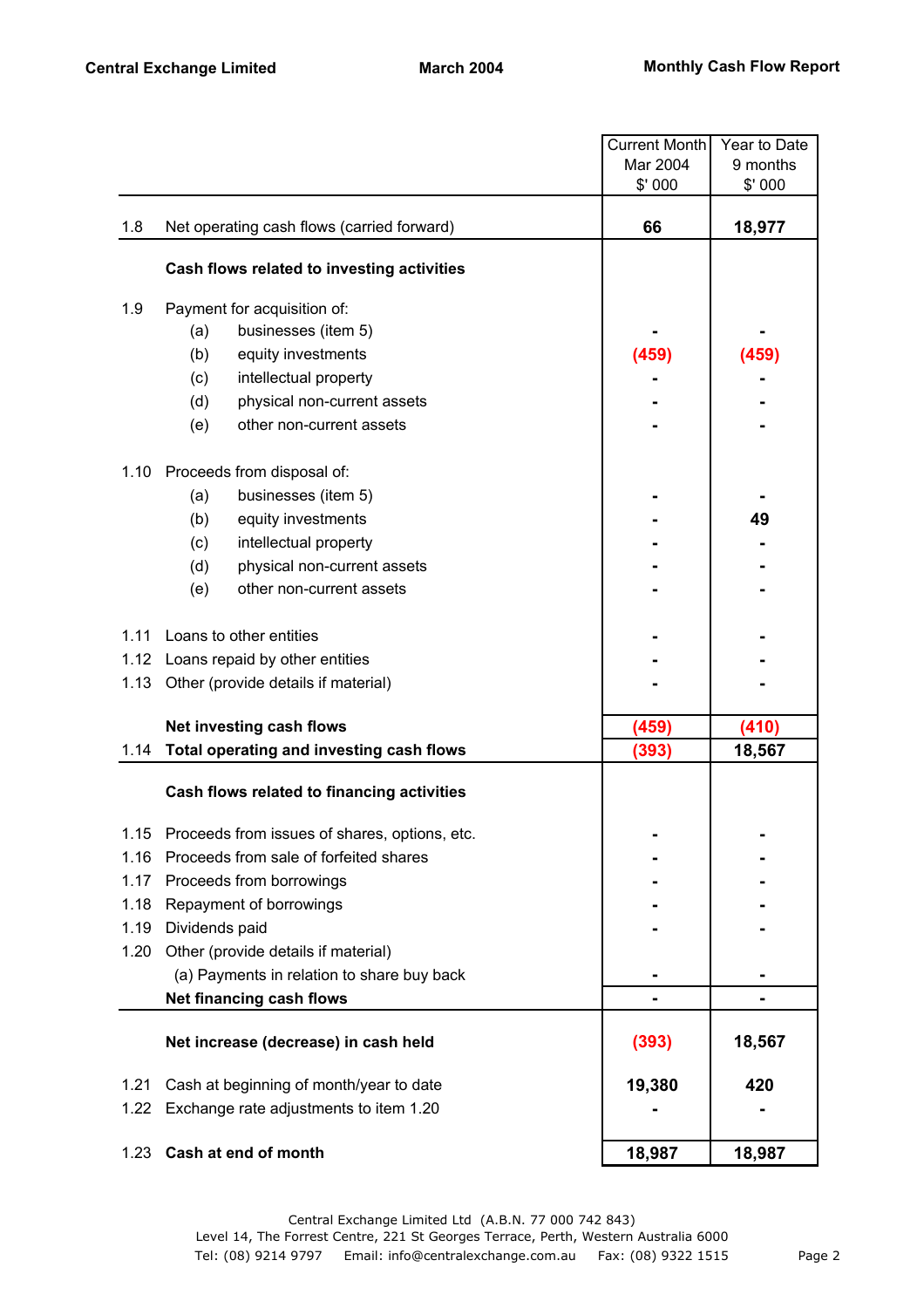### **Payments to directors of the entity and associates of the directors Payments to related entities of the entity and associates of the related entities**

|      |                                                                  | Current Month |
|------|------------------------------------------------------------------|---------------|
|      |                                                                  | Mar 2004      |
|      |                                                                  | \$'000        |
| 1.24 | Aggregate amount of payments to the parties included in item 1.2 | 14            |
| 1.25 | Aggregate amount of loans to the parties included in item 1.11   |               |

1.26 Explanation necessary for an understanding of the transactions

\$14,327 - Salary and superannuation paid to a Director.

# **Non-cash financing and investing activities**

2.1 Details of financing and investing transactions which have had a material effect on consolidated assets and liabilities but did not involve cash flows

None.

2.2 Details of outlays made by other entities to establish or increase their share in businesses in which the reporting entity has an interest

None.

#### **Financing facilities available**

*Add notes as necessary for an understanding of the position. (See AASB 1026 paragraph 12.2).*

|     |                             | Amount available<br>\$'000 | Amount used<br>\$'000 |
|-----|-----------------------------|----------------------------|-----------------------|
| 3.1 | Loan facilities             | -                          | -                     |
| 3.2 | Credit standby arrangements | -                          | -                     |